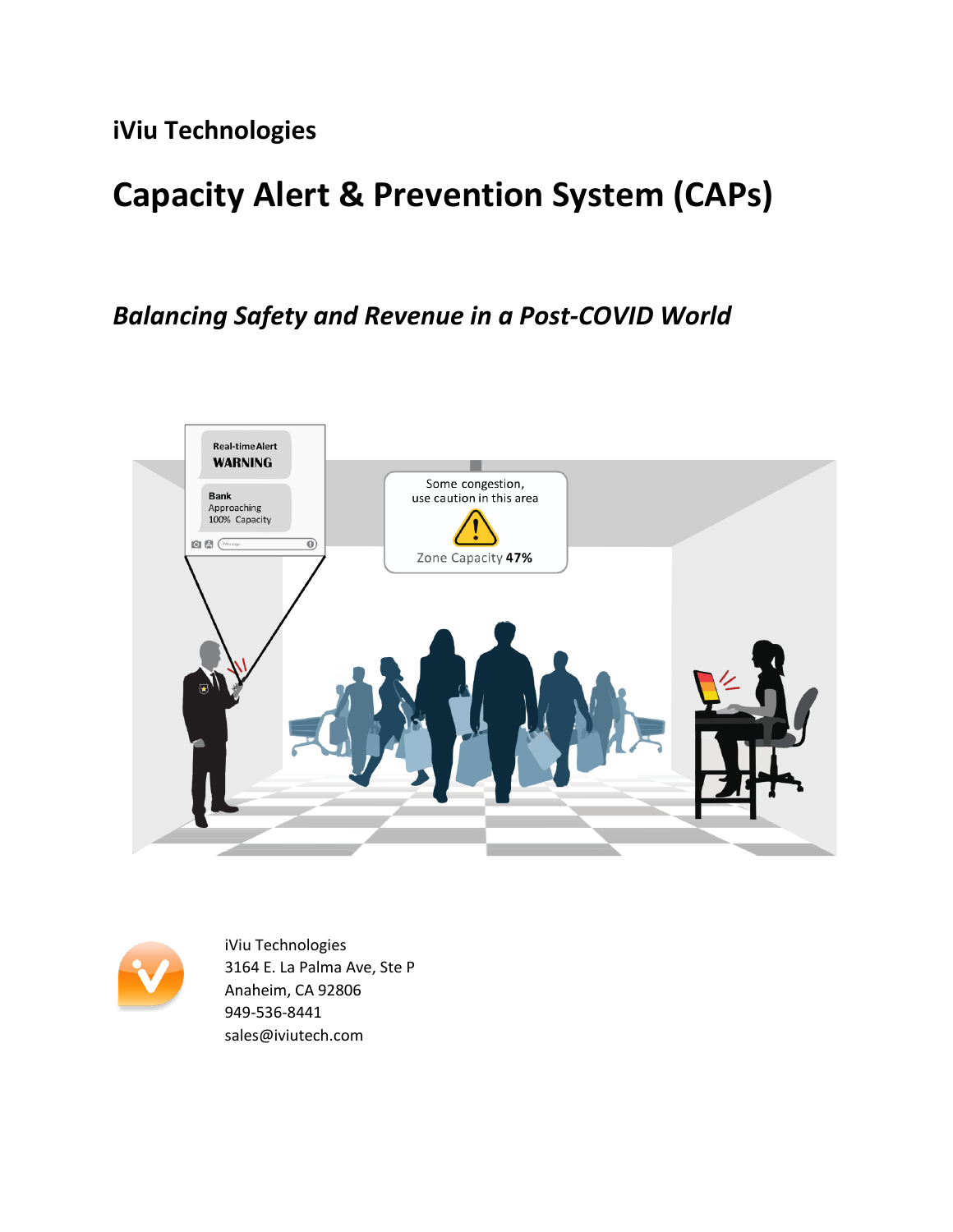#### **TABLE OF CONTENTS**

#### **TABLE OF FIGURES**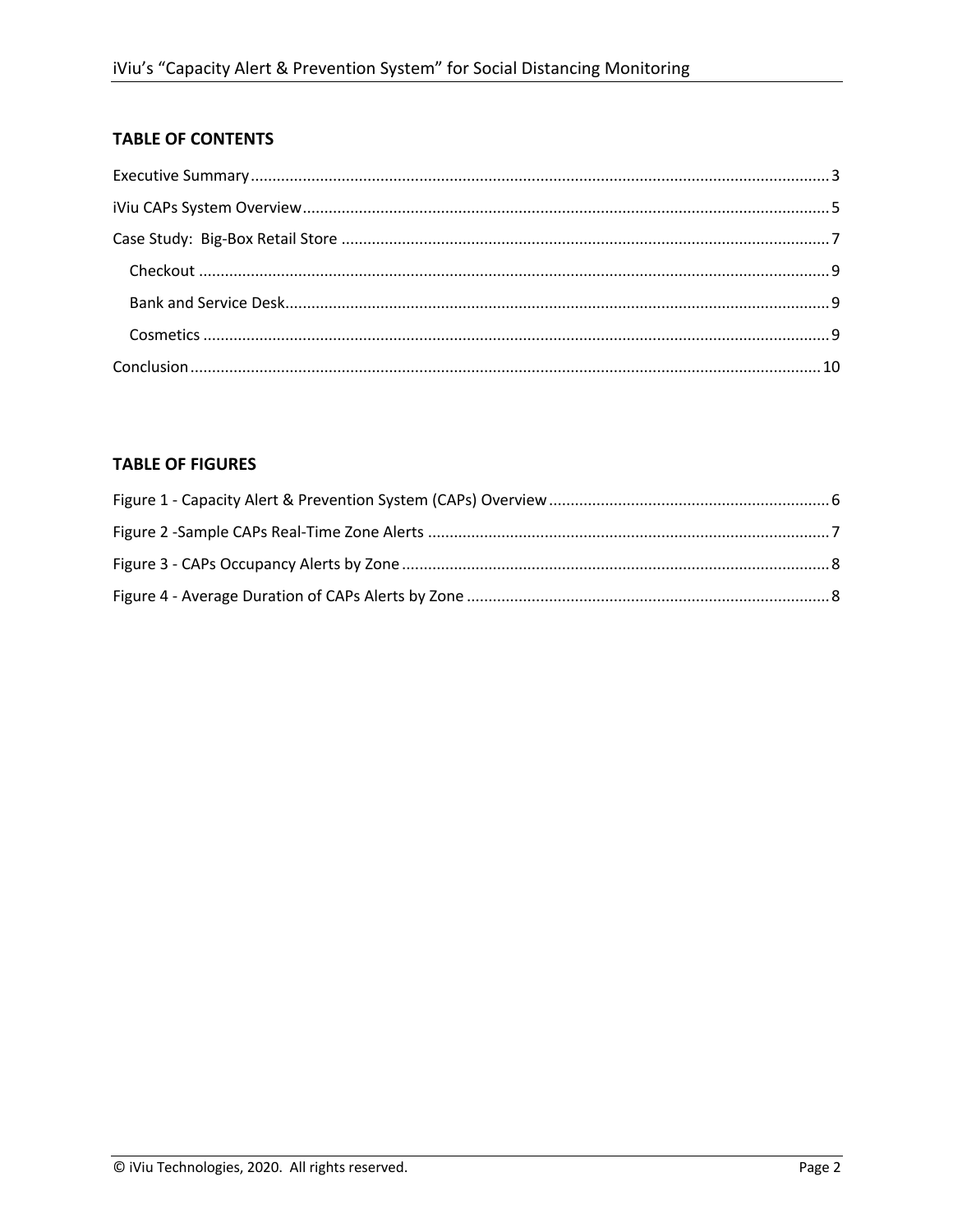# Executive Summary

The COVID-19 pandemic has presented challenges to individuals, businesses, and governments unlike anything we have seen in our lifetime. In an effort to "flatten the curve" and slow the person-toperson transmission of the disease, stores, restaurants, offices, schools and government facilities worldwide shut down and "social distancing" – staying at least 6' from others – quickly became the norm. As these facilities re-open, retailers, restauranteurs, and office workers ponder what the "new normal" looks like, and how long it will last.

Re-openings of businesses and public facilities as of this writing feature requirements for people to socially distance and wear cloth face coverings most of the time, and for facilities to frequently disinfect "high touch" surfaces such as door openers, counters, and payment terminals and space customer service assets such as teller windows, gym equipment, and restaurant tables at least 6' apart. In many jurisdictions, government regulations have temporarily reduced facility occupancy rates to 50% of fire code capacity, or less. It's unclear when these restrictions will be eased.

COVID-19-related occupancy restrictions limit the revenue potential of retail businesses to a fraction of the traffic on which their business model was designed. Thousands of retail businesses have declared bankruptcy or their non-intention to reopen based on their inability to operate profitably. Longer term, the businesses and facilities that survive COVID-19 may find their client interactions and facility management processes permanently affected.

Better tools than counting the number of people entering and leaving a facility, separating entrances and exits, and placing markers 6' apart on the floor or sidewalk are needed. These roughlyhewn solutions for social distancing simply miss the mark: most of us have seen the YouTube videos showing Costco shoppers making a rush on the toilet paper aisle. What's needed is not a "new normal" but instead a "smart normal" under which facility operators re-balance policies, staff and the flow of people within their facility in order to generate sufficient revenue and provide excellent customer service while also providing a safe environment for all.

Three classes of solutions exist to help facilities monitor and manage social distancing: manual perimeter monitoring, camera-based perimeter monitoring, and in-facility sensor-based occupancy monitoring.

Manual perimeter monitoring requires the positioning of "door monitors" who physically count the number of people entering and leaving the facility and admit new patrons as others depart. While this solution helps to maintain overall facility occupancy limits, it does not provide any insight into where patrons may be clustering inside. Entry and exit counts have to be manually compiled, and the counts that are collected are prone to error: groups and high-volume passageways are difficult to count and distractions undoubtedly occur. Perimeter monitoring only provides accurate results when all facility entrances and exits are monitored: un- or under-monitored employee, handicapped, and service entrances/exits – common at large facilities – may provide the opportunity for perimeter counts to be inaccurate. Manual perimeter monitoring is also costly, as it requires at least one full-time employee at every entrance and exit during the facility's operating hours, and potentially wireless communications to keep the monitors in contact.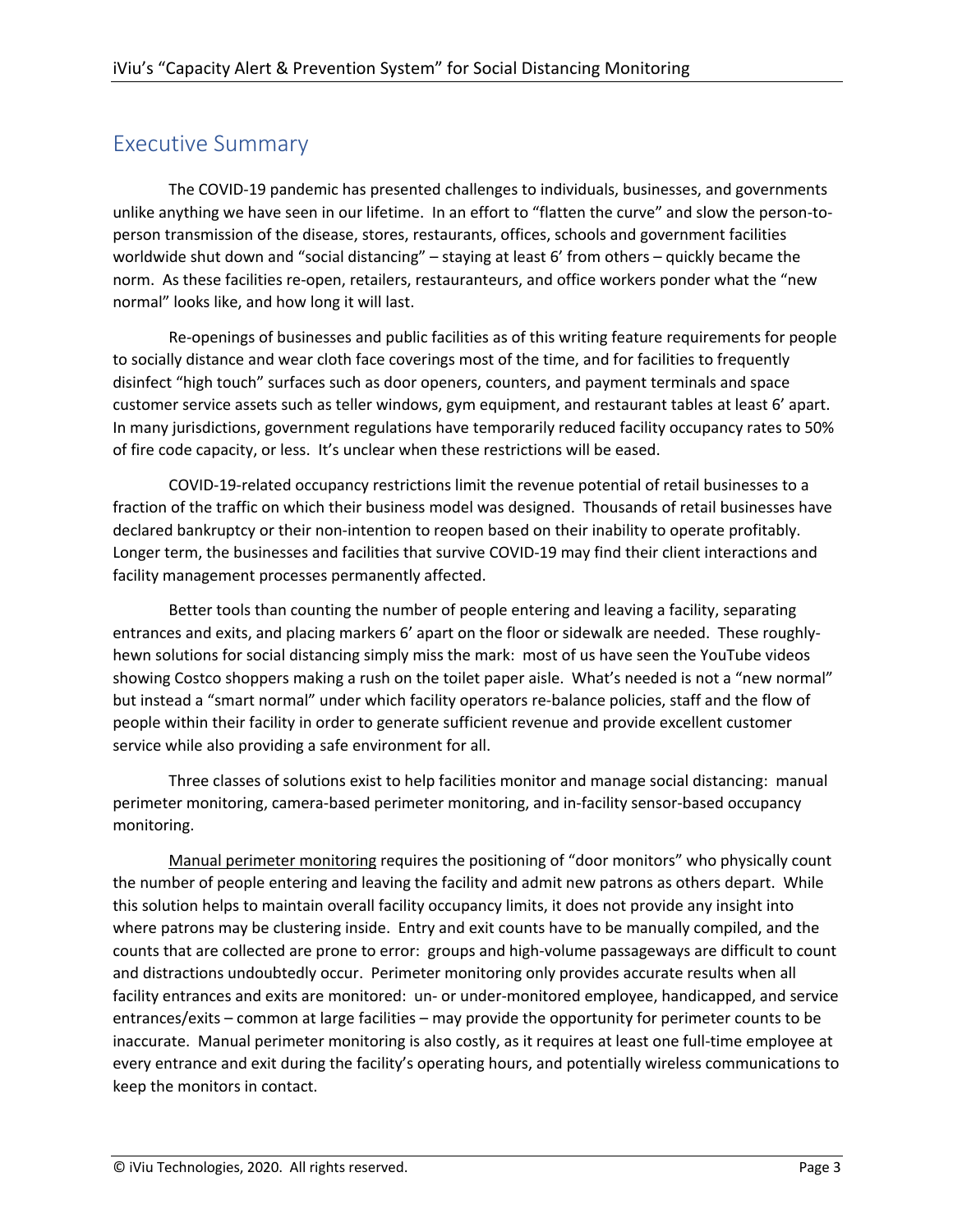Camera-based perimeter monitoring systems have been deployed in retail establishments for several years for marketing research purposes such as measuring foot traffic and passers-by. These systems provide facility operators with information about the number of people entering and leaving the facility, but are subject to most of the same counting errors as manual perimeter monitoring systems. In addition, a camera alone will not stop people from entering a facility if the facility's occupancy limits are approaching or have exceeded limits. Door monitors at the entrances are likely still required.

In-facility sensor-based occupancy monitoring systems, such as iViu Technologies' Capacity Alert & Prevention System (CAPs) use sensors deployed throughout a facility to detect occupancy trends in various zones/departments in real-time. These systems segregate the interior of a facility into "zones" that are monitored by one or more sensors. Each zone, in essence, is a "store within a store" with its own occupancy limit developed to ensure adequate social distancing within the zone. The sum of allowed/budgeted zone occupancies may be greater than the "X%" of fire code capacity allowed for the store as a whole: with appropriate approvals, implementing such a system could raise the revenue potential of the store by allowing more patrons in a controlled and auditable manner.

Infrared (IR) beams, cameras and Wi-Fi devices are the most popular sensors used for in-facility occupancy monitoring. IR sensors are the most "blunt" tool in this arsenal: while they can be deployed to detect movement at a zone's entry and exit points and within a zone, they are not effective for counting zone occupancy as they often undercount people moving through the beam together. Cameras used for occupancy monitoring are often security cameras pressed into double duty or cameras dedicated to people counting, these can be expensive to provide appropriate coverage and give rise to privacy issues. Wi-Fi sensors, such as the ones used in CAPs, are inexpensive, provide reliable occupancy counts and trends, and the data they collect is easily anonymized to keep privacy issues at bay.

In-facility sensor-based occupancy monitoring systems send alerts to facility personnel when a zone is approaching, has reached, or has exceeded occupancy limits. Facility personnel can then implement corrective action when and where it's needed to maintain occupancy and social distancing guidelines. Audit trails and reporting demonstrate the facility's level of compliance with occupancy guidelines, provide feedback on actions taken to improve compliance, and can be used to optimize instore performance by tracking new and repeat visitors, visitor routes through the facility, visitor dwell time by zone, conversion rate of visitors to sales, and more.

Perimeter monitoring and in-facility occupancy monitoring systems are not mutually exclusive: a gradual implementation of in-facility occupancy monitoring systems may be the best approach. Perimeter monitoring is a natural starting point for many facilities and often satisfies the minimum requirements imposed by relevant regulatory authorities. A gradual implementation of in-facility occupancy monitoring on top of perimeter monitoring can be used to investigate whether people are clustering in specific areas within the facility – that is, whether zone monitoring will improve the facility's ability to comply with occupancy and social distancing guidelines and/or requirements.

Like it or not, social distancing is here to stay, at least for the foreseeable future. Many jurisdictions require facilities to create written COVID-19 containment plans, and social distancing is a key element of these plans. Compliance reporting, in the face of a regulatory challenge or civil action, should be anticipated. In addition to promoting social distancing through physical strategies such as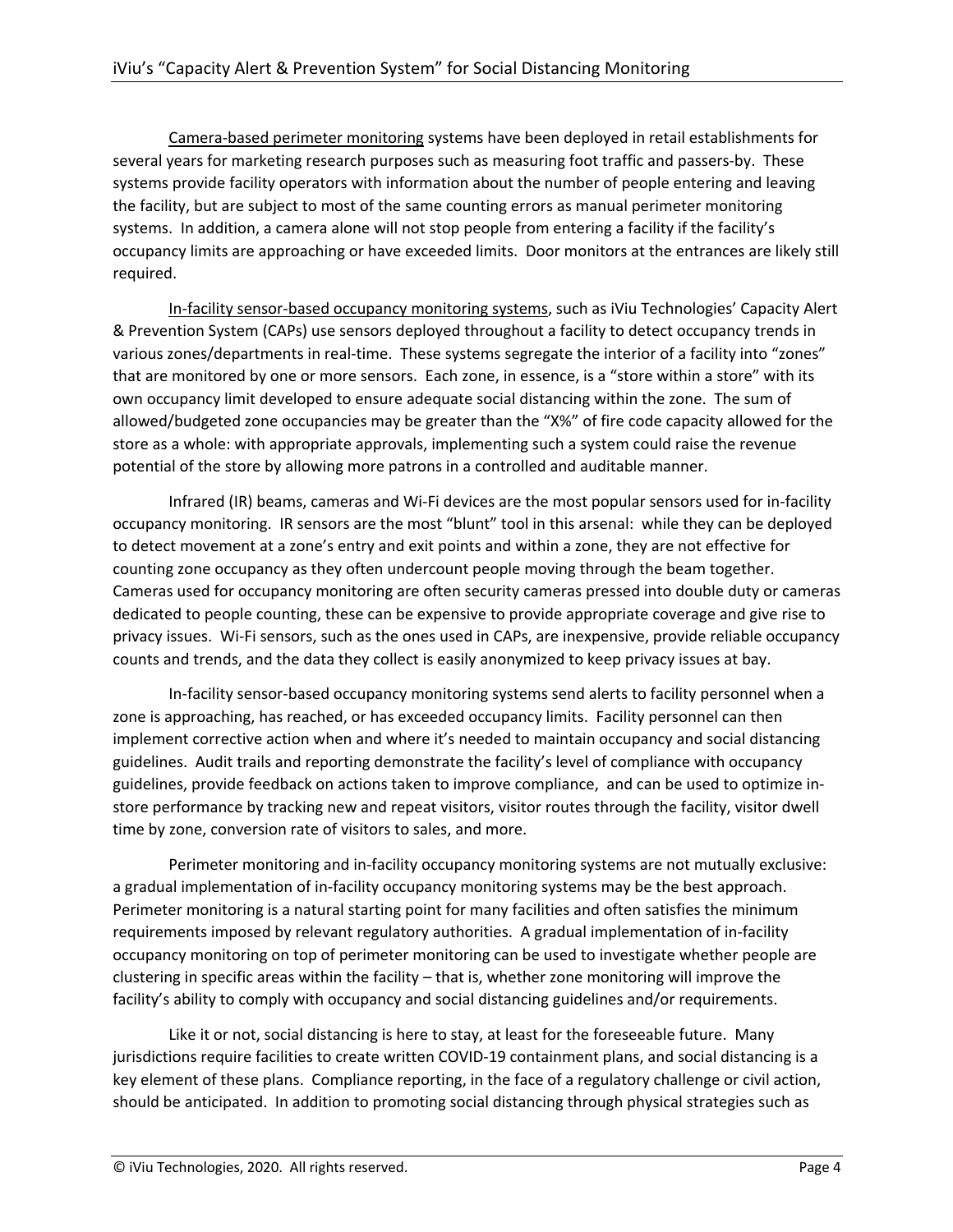applying floor markers, rerouting foot traffic, and/or removing or relocating displays, a robust occupancy monitoring system is needed – one that considers the revenue and customer service potential of the facility balanced with the safety of the people inside a facility. An in-facility sensorbased occupancy monitoring system such as iViu's CAPs provides the most robust and reliable occupancy monitoring information to help a facility manage and achieve its occupancy and social distancing goals.

# iViu CAPs System Overview

CAPs relies on sensors that are about the size of a deck of cards that collect anonymous Wi-Fi data to determine the occupancy of user-defined zones within a facility. An overview of CAPs is shown at Figure 1.

iViu engineers have taken the company's patented location detection technology and algorithms, layered in alert components and a user interface to detect overcrowded areas within a facility based on site- and zone-specific parameters. Visitor data collected by CAPs is anonymized and encrypted, and never identifies specific individuals.

The system collects capacity counts by location and zone, and provides alerts based on three user-configurable thresholds:

- Warning: Approaching capacity
- Caution: High occupancy
- Breach: Over capacity

When an alert comes in, facility staff can visit the alert zone to see what's causing people to congregate there. In zones with limited capacity, such as the bank or customer service desk, people waiting for service may be driving up zone occupancy. Temporary floor displays or a large stocking cart may be partially blocking an aisle, so people are waiting to pass. More registers could can be opened if the checkout zone is getting crowded. Worse case, facility staff can limit the number of people allowed in a zone or close it altogether if social distancing cannot be maintained.

CAPs provides facility operators with the opportunity to understand zone and total occupancy issues, try out improvements, and measure the results of those improvements. CAPs also provides an ongoing ability to identify "hidden" zone and total occupancy issues that can arise after the obvious issues have been addressed.

In short, CAPS provides facility operators with the intelligence they need to implement a continuous improvement process with respect to facility occupancy and social distancing. Robust reporting not only provides facility management with an audit trail of how the facility is performing against social distancing goals, but also useful insights into social distancing trends and feedback on management's efforts to improve traffic flow and social distancing.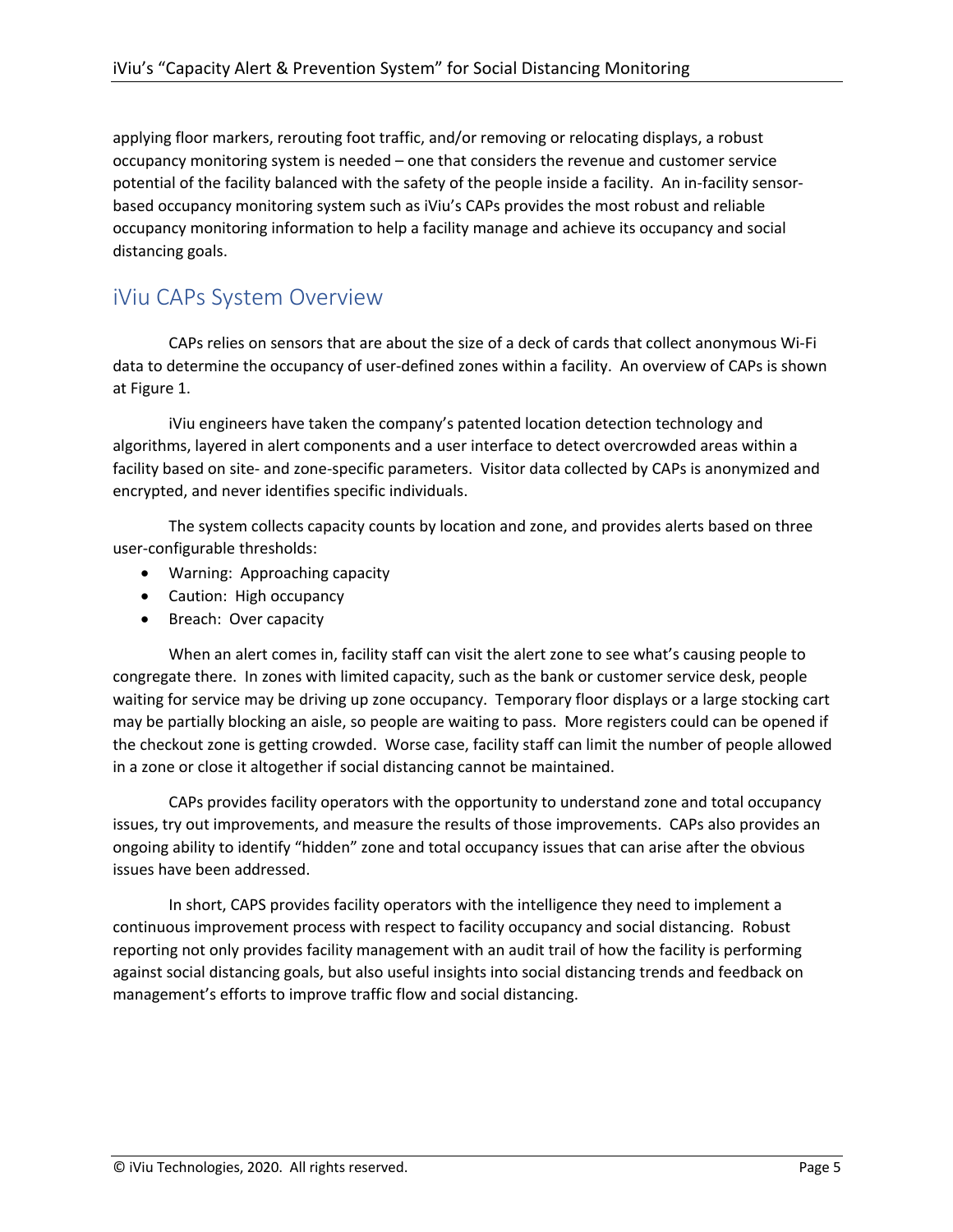

**Capacity Monitor by Zone** 

Figure 1 - Capacity Alert & Prevention System (CAPs) Overview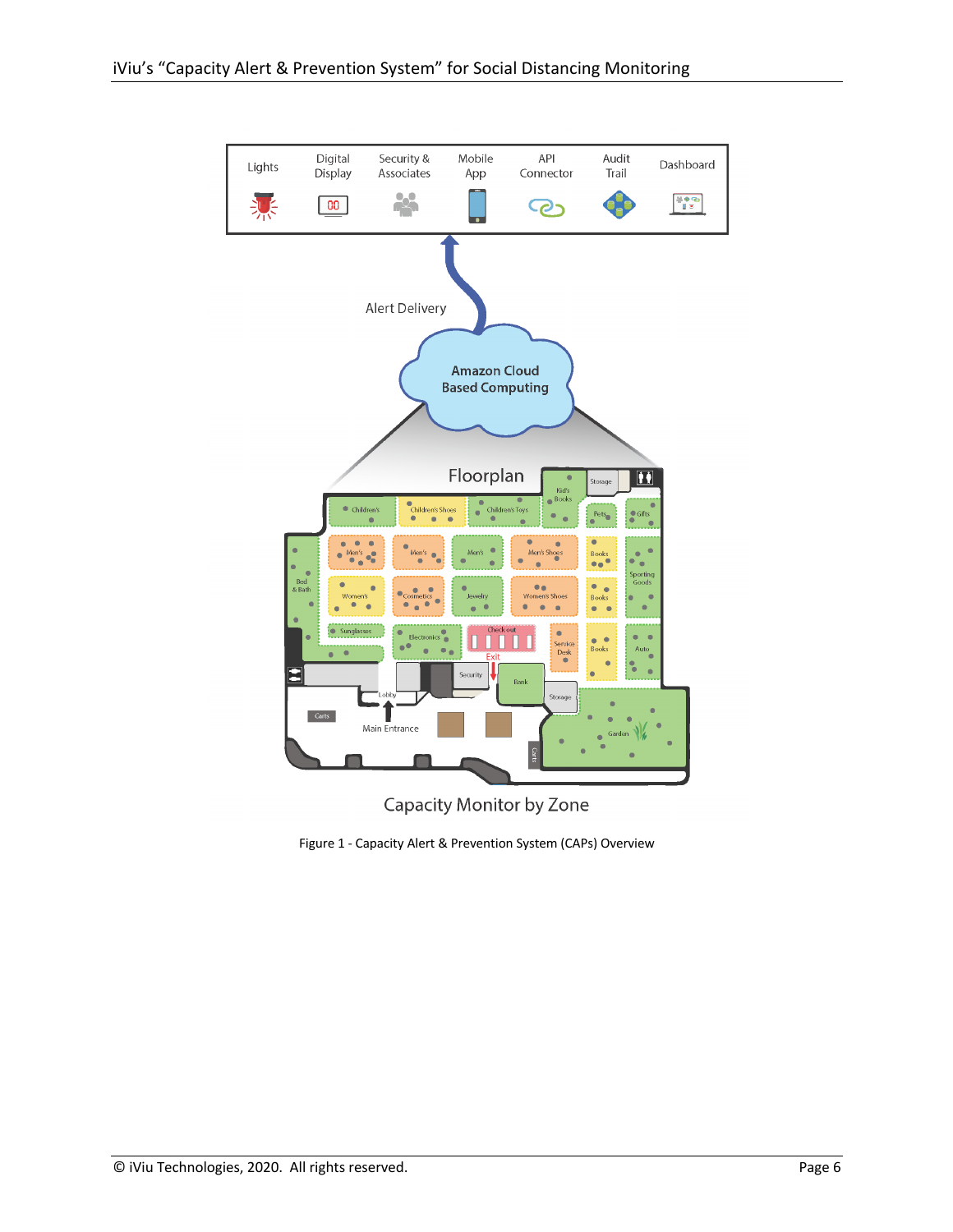# Case Study: Big-Box Retail Store

iViu Technologies piloted CAPs at one location of a popular U.S. "big box" retailer in April 2020. In one day, CAPs uncovered 49 Warning occupancy alerts, 28 Caution alerts, and 15 Capacity Breaches.

Had the CAPs system been operating in the store in real-time, CAPs alerts would have provided opportunities for store personnel to take action to relieve congestion in alerting zones, as suggested below. Store personnel could then have monitored the effectiveness of actions taken and chosen additional measures if occupancy guidelines continued to be exceeded in the affected zones.

Examples of real-time CAPs alerts are shown in Figure 2. These alerts are accessible via an API, so they can be delivered to a computer dashboard stationed at a Security or Service desk, delivered to mobile devices by in-store personnel, and logged in corporate/back-office systems.



Figure 2 -Sample CAPs Real-Time Zone Alerts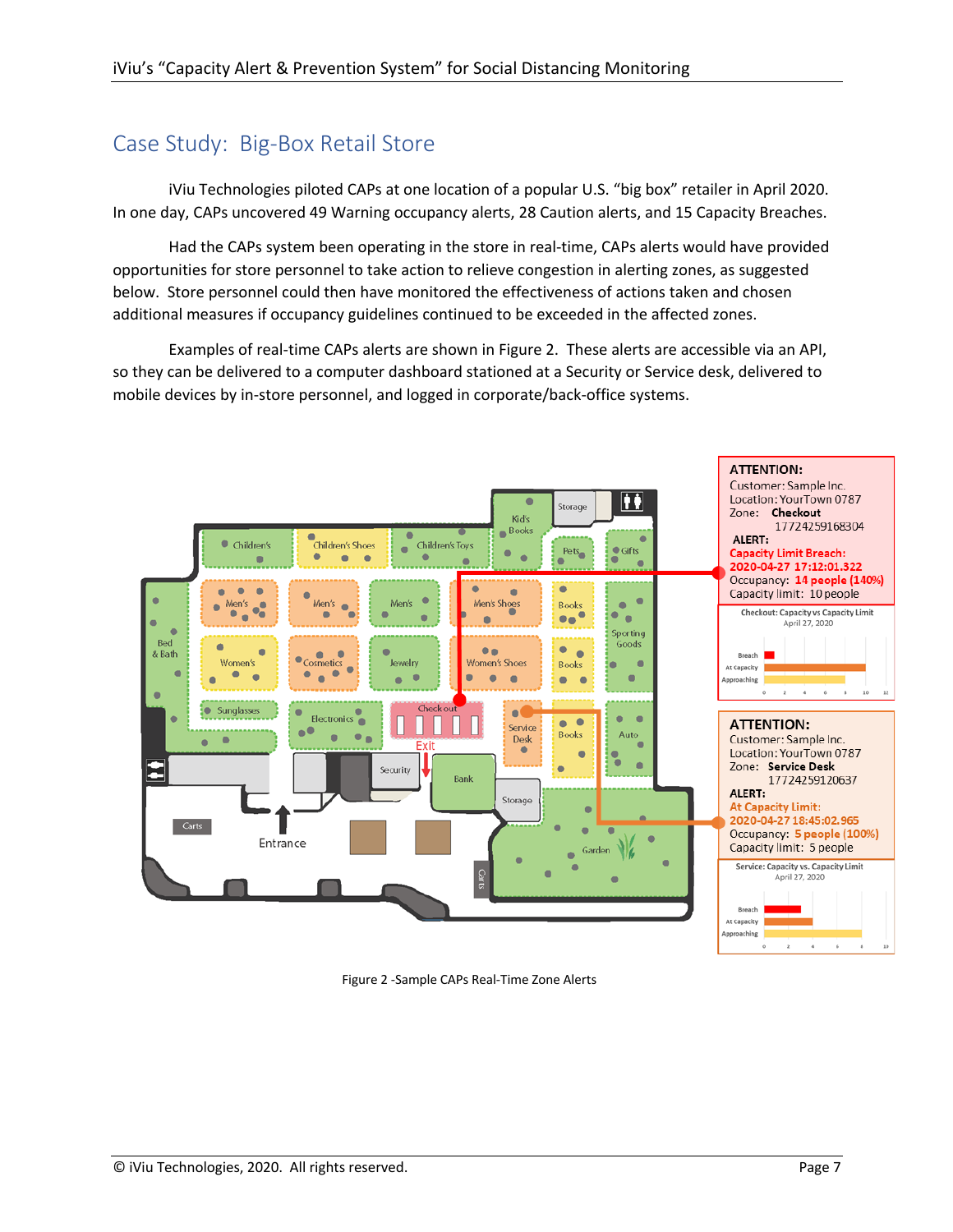Occupancy alerts for selected zones are shown in Figure 3. This information shows that actions need to be taken to improve social distancing compliance within the Bank, Checkout, Cosmetics and Service Desk zones. Existing social distancing practices in the Entrance and Garden zones seem to be working, so while store management should continue to monitor these zones, corrective action does not appear to be needed.



Figure 3 - CAPs Occupancy Alerts by Zone

The average duration of occupancy alerts by zone are shown in Figure 4. While overall capacity Breaches during this pilot averaged just under seven minutes' duration, average Breach duration varied widely by zone and was an unacceptable 18.3 minutes at the Service Desk. Breach duration is affected by a number of factors including what a patron is trying to accomplish within a zone and zone attributes such as the type of inventory, cluttered or dead-end aisles, limited patron service capacity, and the presence of self-serve stations. Solutions to reducing alert duration will also vary by zone.



Figure 4 - Average Duration of CAPs Alerts by Zone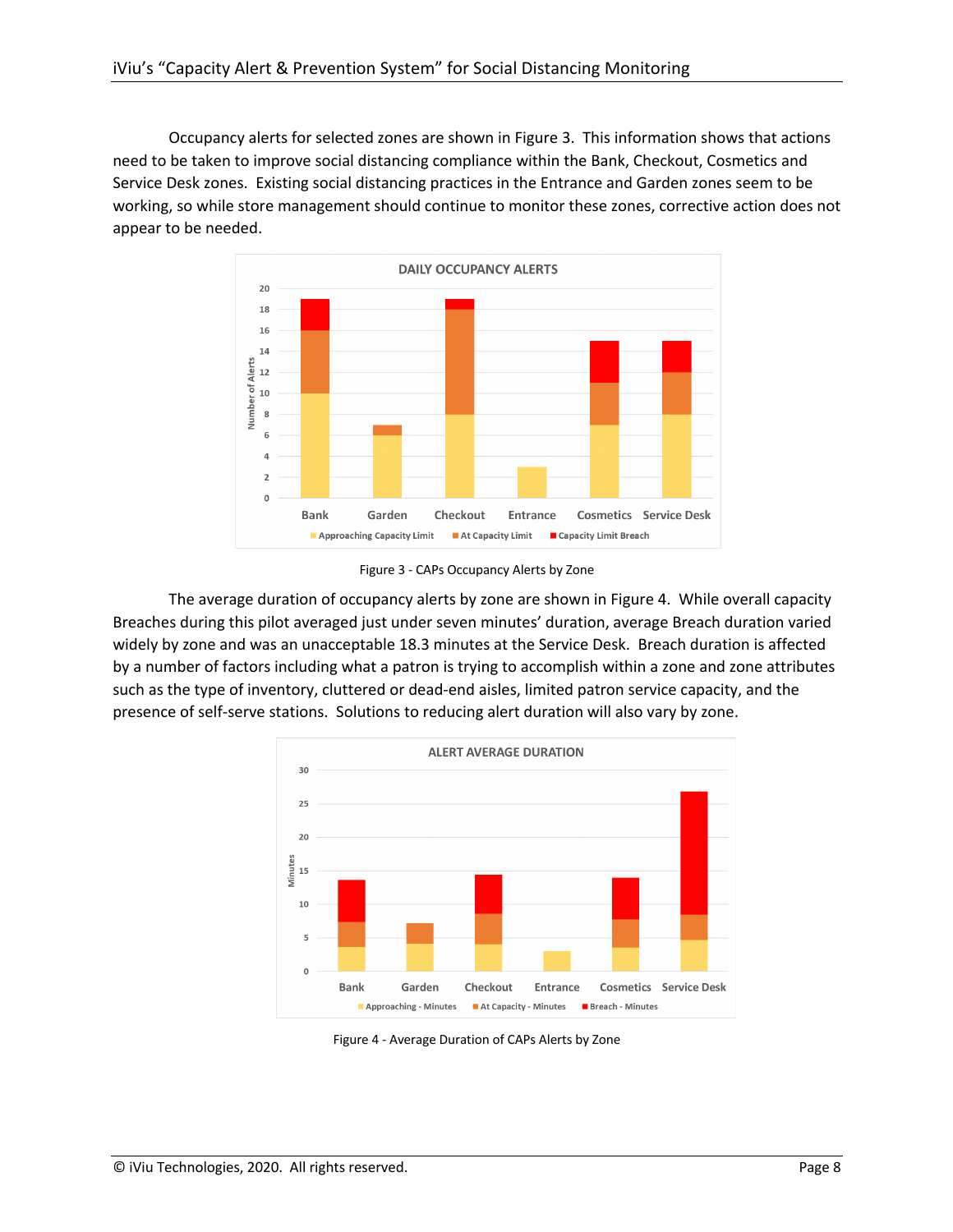Here are a few examples of actions store management are planning to take to improve social distancing by zone.

#### **Checkout**

The Checkout zone is an area within the store where capacity is physically limited: transactions take place at a fixed number of registers, which can be opened or closed depending on customer demand. One Breach alert and ten Caution alerts were logged at Checkout during the monitoring period, with an average duration of 5.9 minutes. While store management seems to be doing a good job of averting Capacity Breaches in this zone, to reduce occupancy alerts and alert duration in the Checkout zone, beyond putting social distancing stickers for the checkout waiting line on the floor, the store will evaluate:

- Opening or building additional cashier-staffed and/or self-checkout stations to accommodate fluctuating demand
- Using mobile checkout to reduce the number of patrons requiring in-person checkout
- Limiting in-person checkout to bulky or items without attached barcodes
- Emphasizing online ordering and curbside pickup to reduce in-store checkout demand.

#### Bank and Service Desk

The Bank and Service Desk are also zones where service capacity is physically limited, with a smaller number of stations than the Checkout zone. Together, these two zones generated a 10 Caution and 6 Breach alerts, and the longest average Breach durations: 6.3 minutes at the Bank and 18.3 minutes at the Service Desk.

To reduce occupancy alerts and alert duration in the Bank and Service Desk zones, the store will evaluate:

- Putting up a digital sign with red/green indicators based on real-time occupancy to tell patrons when they can safely enter the zone or even a simple light fixture that will notify patrons of the state of the zone
- Evaluating service time by type of transaction, and then exploring ways to shorten the time to complete the longest types of transactions
- Issuing numbered tickets or mobile check-in, then calling patrons by number from a waiting area outside the Bank or Service Desk zones
- Assigning a security guard to admit patrons when a service station becomes available
- Promoting and rewarding the use of online or mobile banking services and the store's website instead of in-person services
- Installing banking and customer service kiosks outside of the Bank and Service Desk zones to provide self-service options.

#### **Cosmetics**

The Cosmetics section, along with Jewelry, Womens' Accessories, and some types of sporting gear such as fishing lures, present social distancing challenges because these zones house a large number of small, similar items stocked close together. Dwell time is increased as customers browse the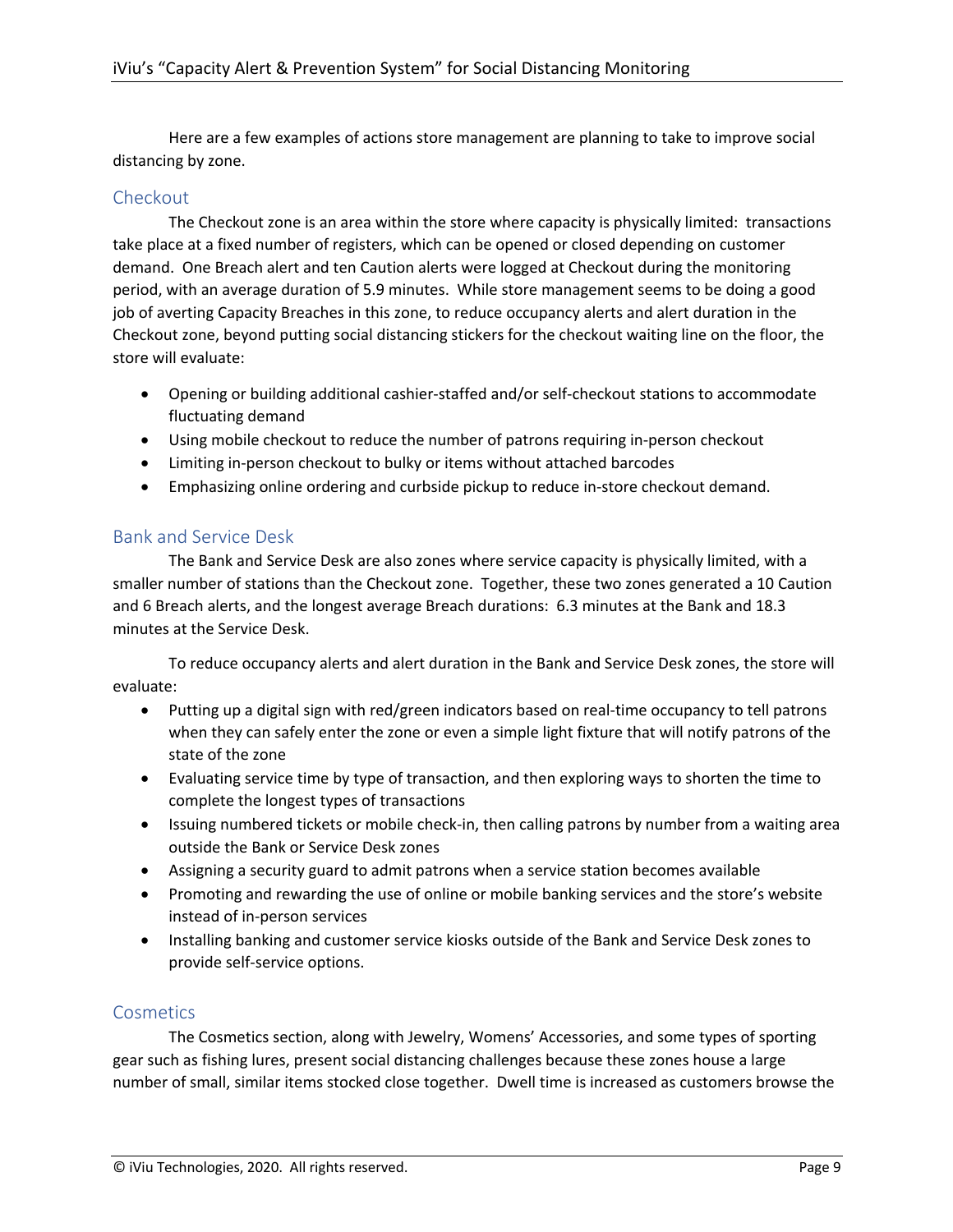shelves to find the product they are looking for, and then choose between items such as colors of lipstick or nail polish. Many of these zones were designed to promote longer dwell times with the expectation that longer dwell times correlate to more sales. Cosmetics generated 4 Breach alerts during the measurement period, with an average Breach alert duration of 6.2 minutes.

To reduce occupancy alerts and alert duration in the Cosmetics zone, the store will evaluate:

- Reorganizing inventory and/or improving signage to reduce the time customers spend searching for a particular item
- Evaluating sales trends for the zone, determining the most and least popular items, and considering moving those items either to another aisle, a separate display, an end cap, or standalone display outside of or bordering the zone
- Reducing inventory in the zone by removing or relocating seasonal items that are currently out of season
- Removing or relocating promotional displays and/or services that cause customers to lengthen their dwell time in the zone
- Stationing a staff member in the zone to help customers find what they are looking for
- Worst case, segregating the zone and limiting the number of zone patrons using any of the methods outlined above.

This CAPs pilot provided the retailer with empirical data on occupancy by zone within their store, which will allow store management and corporate leadership to make data-informed decisions that improve the store's ability to provide a safe environment for their staff and patrons through social distancing. CAPs is a flexible system: zone occupancy targets are easily updated as the store trials different floor/display configurations, moves inventory around, and/or changes entrance/exit or other foot traffic patterns. Store management can finally know not only how many people are in their facility, but also where they are and how long they stay there – and then use this information to identify zone occupancy challenges and take meaningful, auditable actions to improve social distancing in their store.

### **Conclusion**

Reopening the world for business, school, and government services is a priority for addressing the economic damage, educational disruptions, and backlog of government and private services that COVID-19 related shutdowns and stay-at-home orders have created. But re-opening must be done in ways that allow both employees and visitors to public spaces to feel safe and prevent additional spread of the disease.

iViu's Capacity Alert and Prevention System – CAPs – provides a new way for businesses, offices, government facilities, and public spaces to manage physical space occupancy and workforce deployment to better balance safety and revenue generation in a pandemic/post-pandemic age. CAPs provides retailers and other facility operators with the information tools they need to create a post-COVID "smart normal" that allows them to shift from thinking about safety/survival to generating "safe" revenue and providing a positive customer service experience.

CAPs' configurable occupancy alerts tailored to a facility's unique layout and foot traffic patterns can provide meaningful insights into the effectiveness of a facility's social distancing strategy, prove to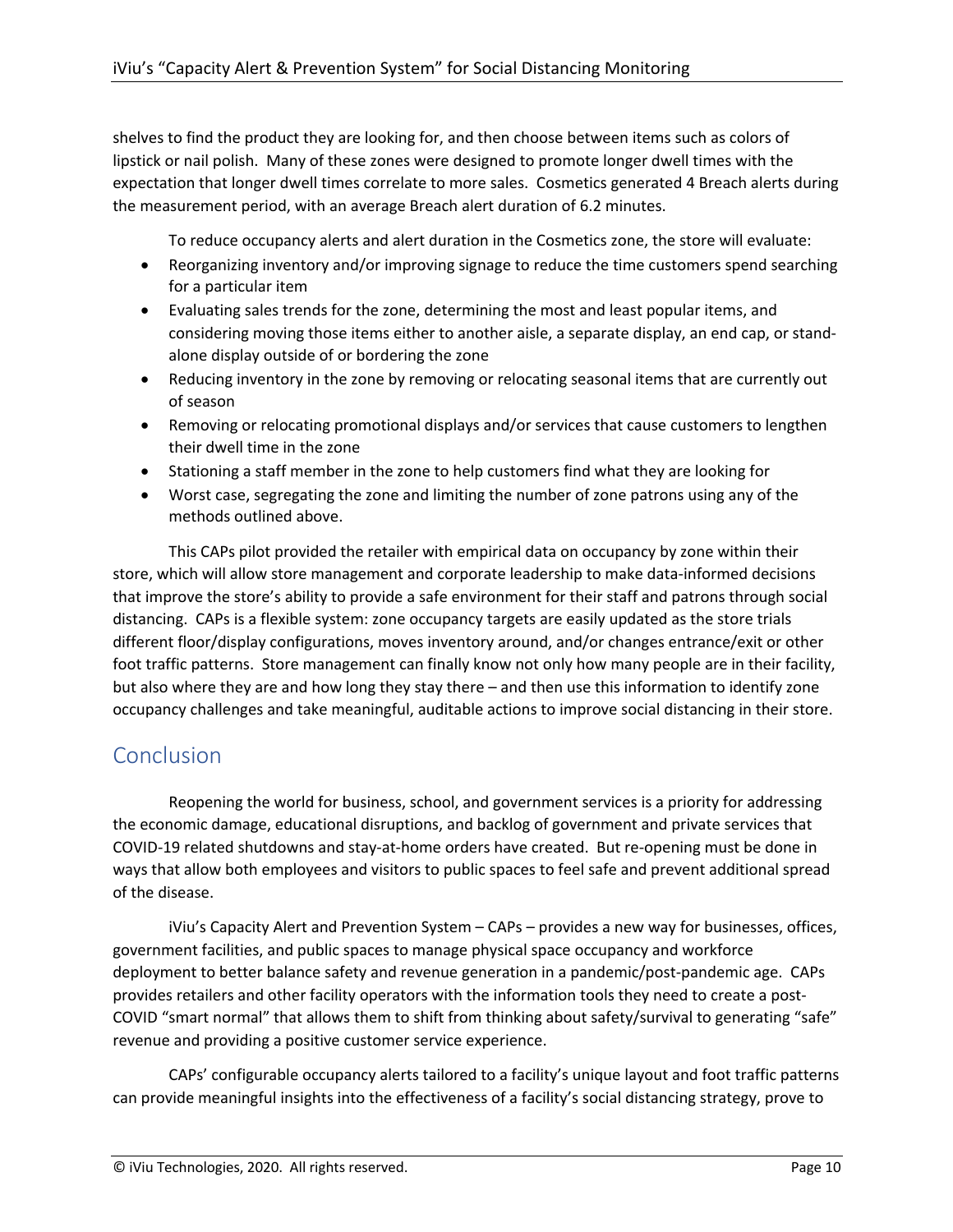regulators or other interested parties that the facility is taking reasonable action to maintain social distancing, and provide audit logs in the event social distancing-related enforcement actions or lawsuits are threatened or taken.

CAPs can also be deployed in pubic spaces to identify potential crowd-control situations as they emerge – such as a group congregating in a little-used area of a city after normal operating hours – to alert officials to a public security issue that may be arising.

In the end, the biggest benefit to retailers from CAPs is business intelligence and marketing research based on in-store visitor tracking. CAPs provides "Google Analytics-like" data for brick and mortar businesses including how many people move through the store, their most common paths and dwell points, how many people entering the store make a purchase or simply leave, and more. This business intelligence can help retailers market to visitors more effectively to raise store visitor conversion rates. iViu's deployments of in-store visitor intelligence demonstrate strong return on investment (ROI).

By combining a robust tool for social distancing with a market-proven in-store visitor business intelligence platform, CAPs provides facility operators and retailers with the tools they need to ensure a safe experience for their visitors and improve performance against the organization's sales and service performance goals.

#### **About iViu Technologies**

iViu Technologies has been a leading developer of indoor positioning technologies since 2013, focusing on scalable and real-time positioning solutions. Over 1,200 retail locations around the world rely on iViu's SaaS services in their most critical decision-making processes. By leveraging our knowledge of indoor positioning, we've built a platform for indoor analytics that is easy to deploy, very accurate, and most importantly, real-time.

iViu's solutions are GDPR and CCPA compliant, which means that they incorporate the highest standards for protecting privacy of staff and guests. The CAPs system only detects mobile device presence and movement, and then reports on real-time occupancy levels. No personally identifiable information is collected or reported.

iViu's Capacity Alert & Prevention System is a patent-pending platform that monitors zone occupancy and alerts based on configurable thresholds.

iViu's CAPs and iDPlatform are powered by AWS. Both systems use the same patented Wi-Fi sensors called iDTags and 3rd party devices to detect and collect anonymous data.

#### www.iviutech.com

Chris Turner iViu Technologies